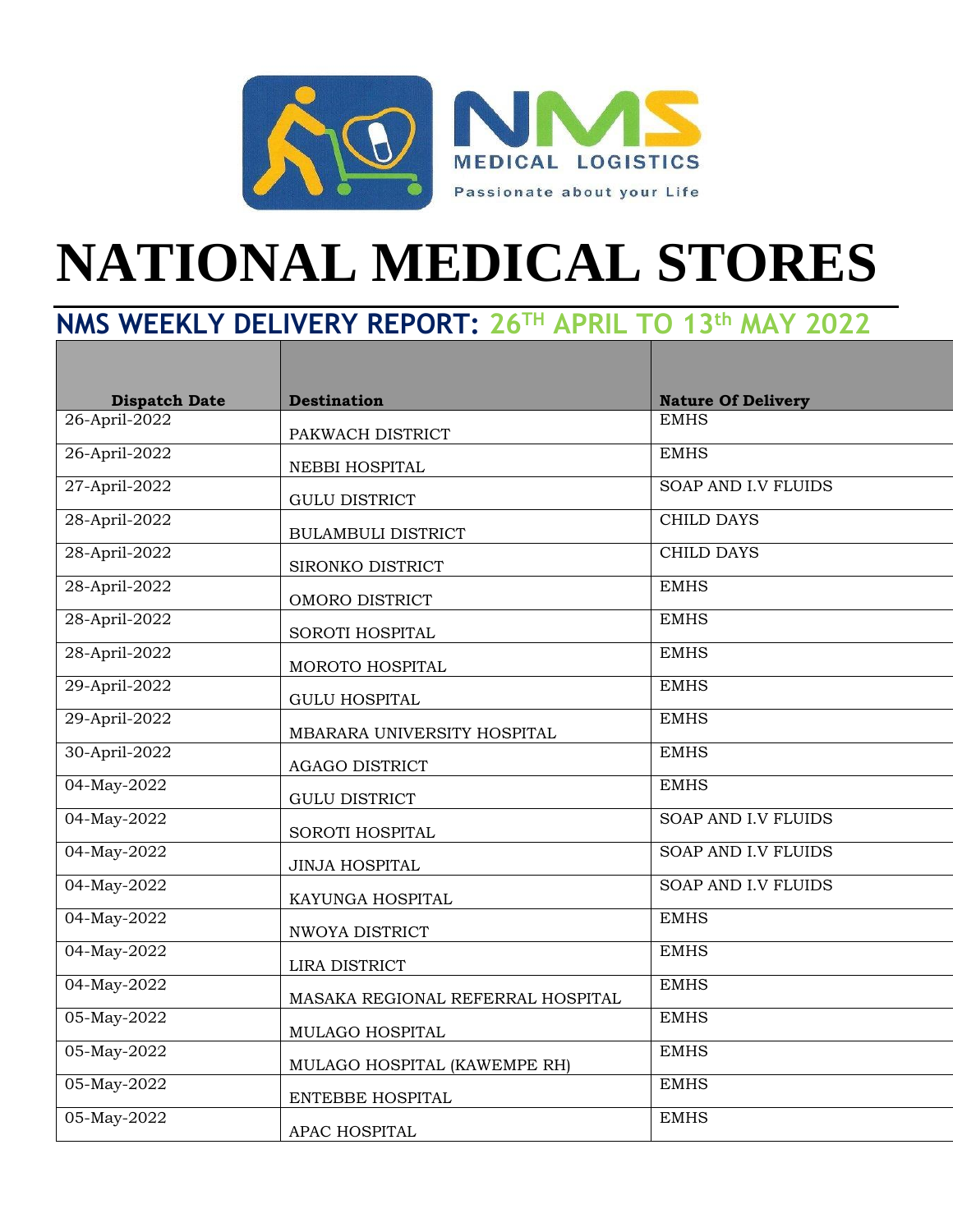| $06 - May - 2022$ | LUWEERO DISTRICT                       | <b>EMHS</b>                |
|-------------------|----------------------------------------|----------------------------|
| 06-May-2022       | BOMBO MILITARY HOSPITAL                | <b>EMHS</b>                |
| 07-May-2022       | MUBENDE HOSPITAL                       | SOAP AND IV FLUIDS         |
| 07-May-2022       | FORT PORTAL HOSPITAL                   | <b>SOAP AND IV FLUIDS</b>  |
| 07-May-2022       | BUWENGE GENERAL HOSPITAL               | <b>EMHS</b>                |
| 08-May-2022       | OTUKE DISTRICT                         | <b>EMHS</b>                |
| 11-May-2022       | FORT PORTAL HOSPITAL                   | <b>OXYGEN</b>              |
| 11-May-2022       | NAKASONGOLA DISTRICT                   | <b>VACCINES</b>            |
| 11-May-2022       | NAKASEKE HOSPITAL                      | <b>EMHS</b>                |
| 12-May-2022       | MUKONO DISTRICT                        | <b>VACCINES</b>            |
| 12-May-2022       | <b>BUIKWE DISTRICT</b>                 | <b>VACCINES</b>            |
| 12-May-2022       | <b>IGANGA DISTRICT</b>                 | <b>VACCINES</b>            |
| $12$ -May-2022    | HOIMA HOSPITAL                         | <b>EMHS</b>                |
| 12-May-2022       | NAKASEKE DISTRICT                      | <b>SOAP AND I.V FLUIDS</b> |
| 12-May-2022       |                                        | <b>EMHS</b>                |
| 13-May-2022       | LUWEERO DISTRICT                       | LPG                        |
| 13-May-2022       | KABALE DISTRICT                        | LPG                        |
| 13-May-2022       | KANUNGU DISTRICT<br>RUKUNGIRI DISTRICT | LPG                        |
| 13-May-2022       |                                        | LPG                        |
| 13-May-2022       | MPIGI DISTRICT                         | <b>EMHS</b>                |
| 13-May-2022       | FORT PORTAL HOSPITAL                   | <b>IV FLUIDS</b>           |
| 13-May-2022       | <b>WAKISO DISTRICT</b>                 | <b>EMHS</b>                |
| 13-May-2022       | KALANGALA DISTRICT                     | <b>IV FLUIDS</b>           |
| 13-May-2022       | SFG MILITARY HOSPITAL                  | <b>IV FLUIDS</b>           |
| 16-May-2022       | ENTEBBE HOSPITAL                       | <b>EMHS</b>                |
| 17-May-2022       | UPDAF GENERAL HOSPITAL                 | <b>OXYGEN</b>              |
| 18-May-2022       | ADJUMANI HOSPITAL                      | <b>EMHS</b>                |
| 20-May-2022       | GULU REGIONAL REFERRAL HOSPITAL        | <b>COVID-19 SUPPLIES</b>   |
| 20-May-2022       | MULAGO HOSPITAL                        | <b>EMHS</b>                |
| 20-May-2022       | ARUA REGIONAL REFERRAL HOSPITAL        | <b>EMHS</b>                |
| 20-May-2022       | YUMBE HOSPITAL                         | <b>EMHS</b>                |
| 21-May-2022       | LIRA HOSPITAL                          | <b>EMHS</b>                |
| 21-May-2022       | MANAFWA DISTRICT                       | <b>EMHS</b>                |
|                   | IGANGA DISTRICT                        |                            |